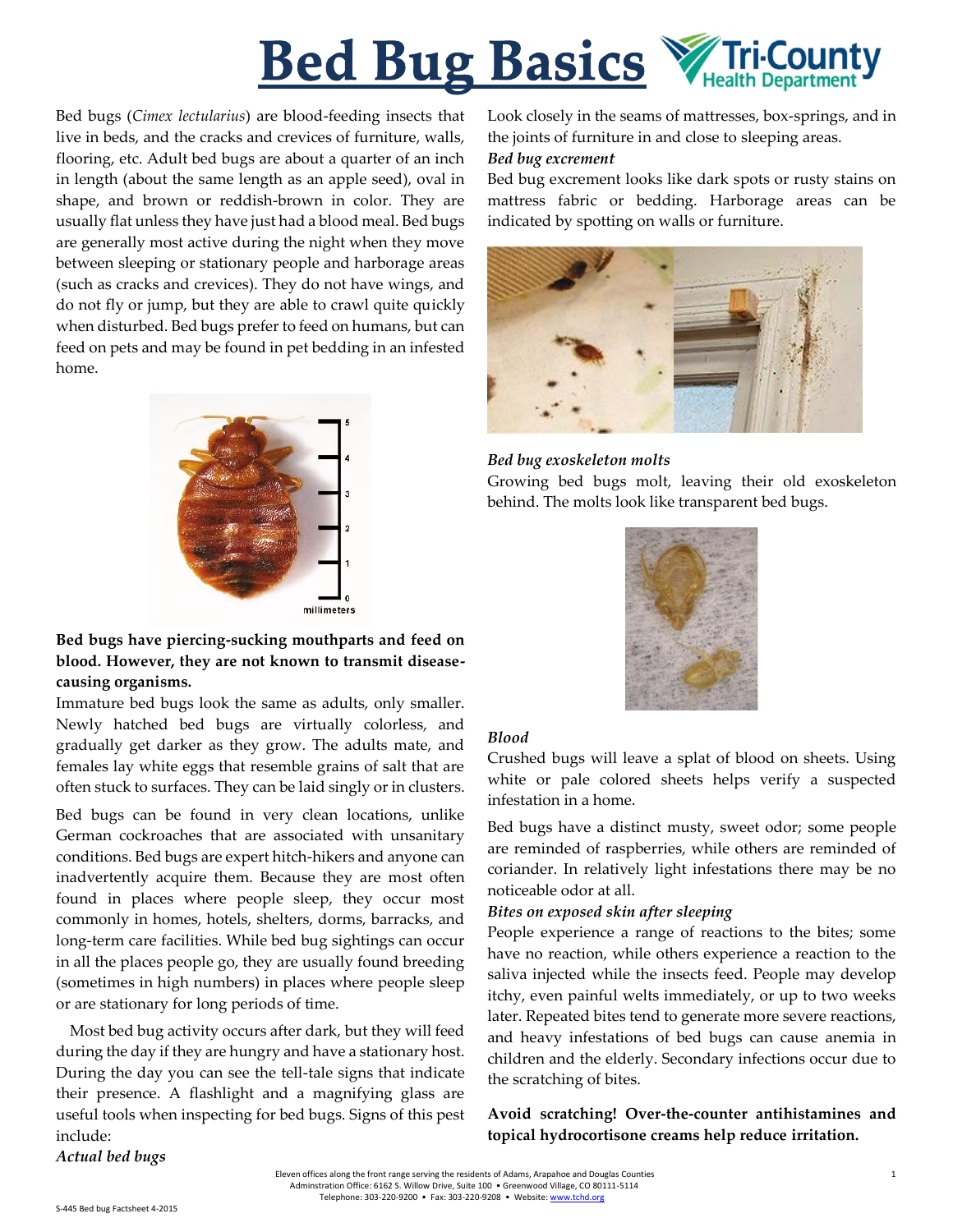

Finding bug bites does not mean you have bed bugs in your home. There are many things that cause itchy bumps and welts to form, but if you notice bites on exposed skin after sleeping, take a moment to inspect sleeping areas for the other signs.

## **Preventing Bed Bugs**

**Don't Panic! All bed bug infestations can be remediated successfully when the appropriate management steps are followed.**



**Think twice before using retail pesticides and other chemicals! Misuse of these products could injure your family and yourself. Certain products make infestations far worse by encouraging the movement of bugs into wall voids, making remediation more challenging and expensive.**

There are ways to minimize the chances of bed bugs arriving in your home in the first place; it is highly recommended that you take the following precautions:

- **Do not** move in second-hand furniture, curb-side items or items from a dumpster into your home **especially**  mattress or box-spring items, unless you are absolutely certain the items come from a bed bug free location. If you cannot be 100% certain the items have never been exposed to bed bugs. **It's not worth the risk!**
- **Inspect** rented furniture very carefully before accepting it into your home. Avoid renting bedroom furniture if possible.
- **When travelling**, check motel/hotel rooms before unpacking or sleeping (at a minimum check the mattress, box-spring, and behind the headboard for any signs of bed bug activity). Even if you do not find

evidence of bed bug activity, avoid placing luggage on the bed or on the floor near the bed. Upon returning home, machine-wash and dry all clothing on a high heat or dry clean. Carefully check the outside and inside seams of luggage with a flashlight, looking for any movement. Store luggage in the garage or in an outdoor storage area.

- **Reduce clutter,** an uncluttered home is much easier to monitor and remediate.
- **Wash** bedding weekly and dry items on a high heat for an additional 40 minutes after the items are dry.
- **Avoid** moving bedding in and out of other locations as much as possible. If you take blankets and pillows from home to hotels, school, child care facilities, other homes, etc. wash and dry everything immediately upon returning.
- **Know** what is happening in your building. Bed bugs can move between homes in multifamily buildings.
- **Shared** articles such as vacuums, wheel chairs, etc. can harbor bed bugs. Inspect carefully and regularly.
- **Bed bugs** are sensitive to extreme temperatures in all of their life-stages. So tossing all clothing/bedding in a hot (140°F) dryer for 40 minutes is an effective way of killing them. If you suspect you have been exposed to bed bugs, rinse and leave footwear outside to dry. Inspect bags and items entering the home. Wash and dry clothes on a high heat, leaving dry clothes in the dryer for an additional 40 minutes on a high heat, or dry clean. Normal showering will remove bed bugs from your person.

### **Managing Your Home**

- Inspect for bed bugs frequently, especially when changing bedding each week. Bed bugs hide in cracks less than 1 mm wide. Initially they are found in the seams, folds, and joints of mattresses, box-springs and headboards. As they breed and the population increases they can be found in areas farther from the bed (electrical outlets, floor cracks, fire alarms, baseboards, furniture, door frames, under carpeting, behind picture frames, in drapery folds and behind loose wall paper).
	- Consider placing bed bug monitoring devices such as



Interceptor traps under bed legs. There are a number of bed bug traps available, and the simplest, relatively inexpensive ones work very well.

 Eleven offices along the front range serving the residents of Adams, Arapahoe and Douglas Counties 2 Adminstration Office: 6162 S. Willow Drive, Suite 100 • Greenwood Village, CO 80111-5114 Telephone: 303-220-9200 • Fax: 303-220-9208 • Website: ww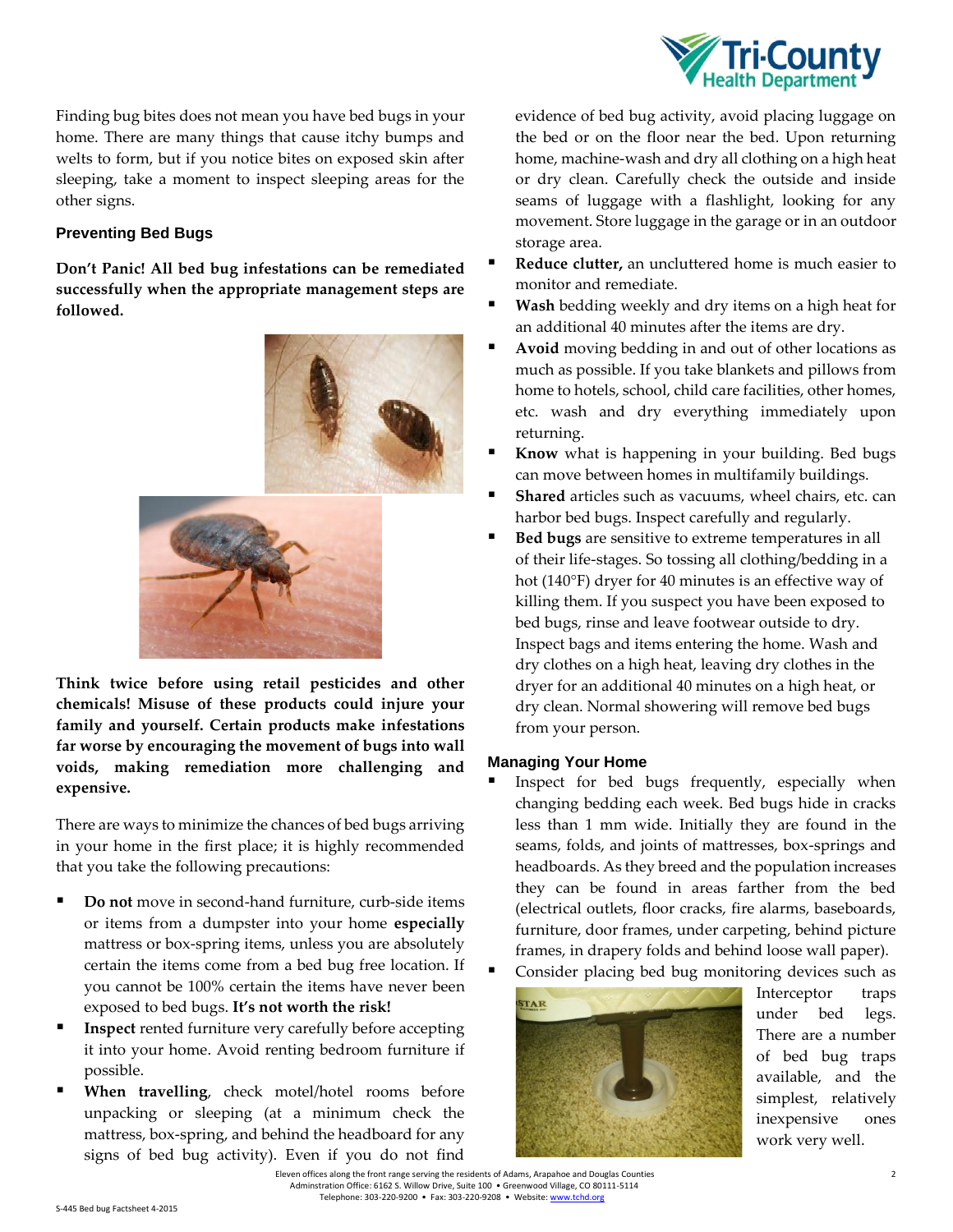

- Vacuuming is an effective way to remove bed bugs and the dirt that provides them shelter. Vacuum weekly (at a minimum) and discard bags or canister content into outdoor receptacles.
- Fit mattresses and box-springs with encasings designed to prevent the movement of bed bugs in and out of bed sections. If you can only afford one encasement, cover the box-spring, as this is the most favorable place for bed bugs. The higher quality encasements have been tested, and shown to be very effective. If an encasement tears, it should be replaced.
- Eliminate harborage opportunities by sealing cracks and crevices with a silicone-based sealant; glue down loosened wallpaper edges.
- Reduce clutter, especially in bedrooms.
- Minimize use of cardboard boxes for storage.

## **If Bed Bugs Arrive, Do Not Panic!**



**Bed bugs are a growing problem. Early detection and involvement of an experienced Pest Management Professional will help to minimize costs, uncomfortable bites, and stress.**

The **"Do not"** list below references things that people tend to do that inadvertently make infestations spread and ultimately far more difficult to control. The **"Do"** list offers ways to safely manage the problem until a Pest Management Professional can eradicate the infestation.

### *Do not*

- **Do not** move items in or out of infested rooms. If you need to remove clothing, wash and dry the items before using. Essential non-washable items should be inspected carefully before removal from the area. Clockradios and other electronic items should not be removed at all. In general, move as little as possible.
- **Do not use foggers or bug bombs; many of the retail products are not effective against bed bugs, and may make the problem worse. Professionals use very specialized heat, cold, and/or professional chemical**

**treatments which are only available to licensed professionals.**

- **Do not** move infested beds or furniture outside. Items should be wrapped, **marked as bedbug infested,** and discarded in a manner that avoids spreading bed bugs throughout your home or to other people's homes. Contact your facility manager; they may be helpful coordinating the wrapping and disposal of infested items.
- **Do not** host visitors while you are battling bed bugs. They may return to their own home with hitchhikers that set up residence in a new location.
- **Do not** move into another home in order to get away



from the bed bugs. There will be bed bugs on the articles, furniture and clothes you take with you. Additionally, bed bugs can survive for months without a blood meal and may still be alive even after an extended absence.

**If you have to vacate your home, take as little as you can with you. Launder clothing and washable items immediately. Showering will effectively remove bed bugs from you.**

### *Do*

- **Do** report bed bug sightings to property managers as soon as possible. Bed bugs can multiply rapidly, and the sooner they are reported, the easier they are to control.
- **Do** follow the instructions given by Pest Management Professionals very carefully.
- **Do** wrap and mark bedbug infested items and articles in plastic bags and throw out in outdoor dumpsters.
- **Do** launder infested washable items and dry on a high heat for 40 extra minutes after they are dry.
- **Do** soak delicate fabrics in warm water and laundry soap for several hours before rinsing.
- **Do** cut, mark and plastic wrap mattresses and irreparably damage furniture so other people are not tempted to move infested items into another home.
- **Do** vacuum frequently and immediately remove the vacuum bag or empty the canister into a plastic bag and discard in an outdoor receptacle.
- **Do** carefully inspect the guest room and launder towels and linens after visitors depart.